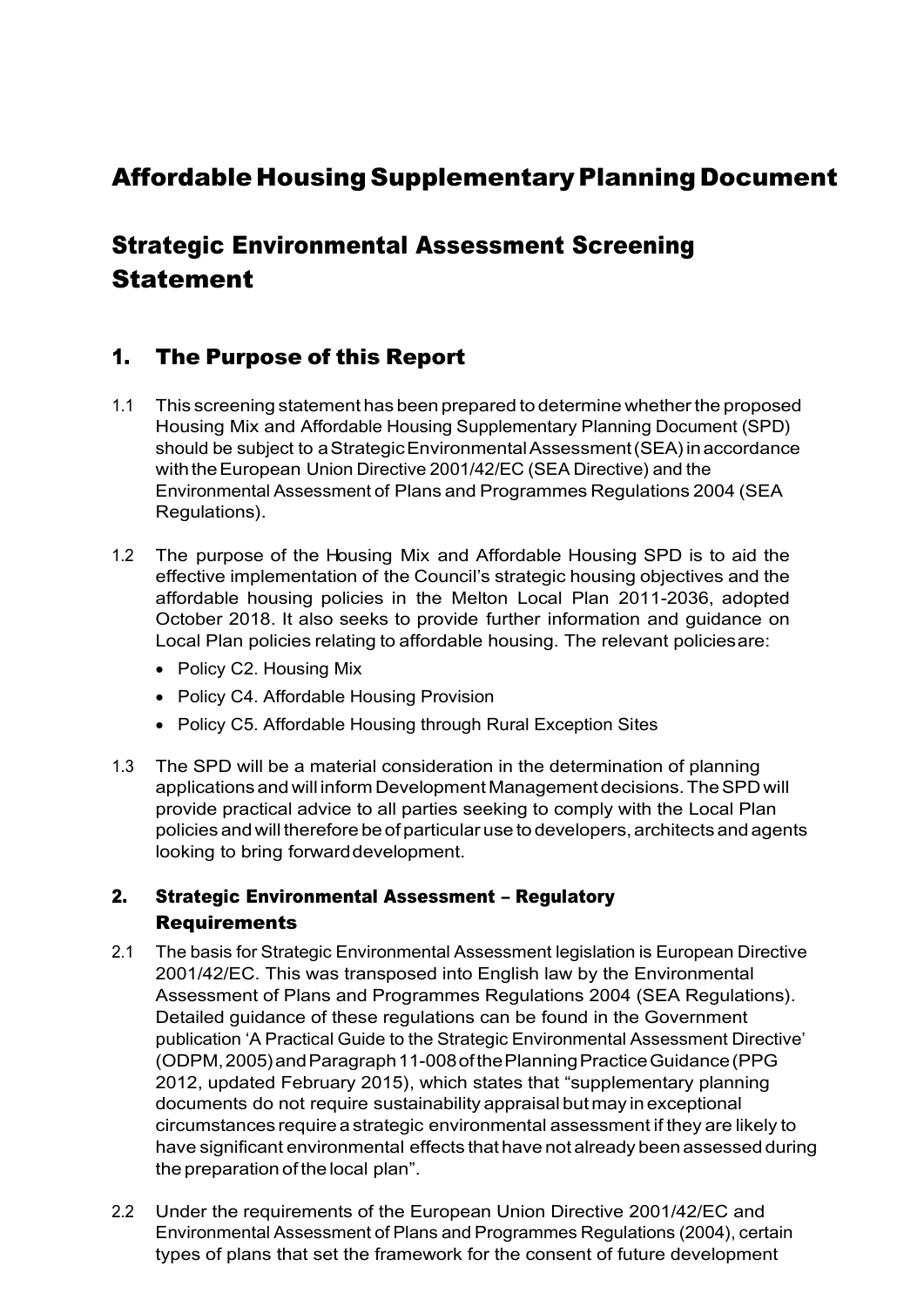projects, must be subject to an environmental assessment.

2.3 TheobjectiveofStrategicEnvironmentalAssessmentistoprovideforahighlevel of protection of the environment and to contribute to the integration of environmental considerations into the preparation and adoption of plans and programmes with a view to promoting sustainable development.

#### 3. The Strategic Environmental Appraisal Process

- 3.1 The first stage of the process is for the Council to determine whether or not the SPDislikelytohavesignificanteffectsontheenvironment.Thisscreeningprocess includes assessing the SPD against a set of criteria (as set out in Schedule 1 of the SEA Regulations).The results of this are set outinAppendix 1 of this statement. The aim of this statement is therefore to provide sufficient information to demonstrate whether the SPD is likely to have significant environmental effects.
- 3.2 The Council also has to consult the Environment Agency, Historic England and Natural England on this screening statement. A final determination cannot be made until the three statutory consultation bodies have been consulted.
- 3.3 Where the Council determines that a SEA is not required, Regulation 9(3) of the SEA Regulations states that the Council must prepare a statement setting out the reasons for this determination. This statement is Melton Borough Council's Draft Regulation 9(3) statement.

### 4. Other Regulatory Considerations

#### Sustainability Appraisal

- 4.1 Whilst there is no statutory requirement to undertake a Sustainability Appraisal (SA) of the Housing Mix and Affordable Housing SPD, the Council has consideredwhetheranSAof thisSPDis required.TheCouncilhasdetermined thattheSPDisunlikely tohave significantenvironmental, social or economic effects beyond those oftheLocal Plan policies it supplements. This SPD does not create new policies and only serves to provide useful guidance on how to effectively and consistently implement the policies in the Local Plan, which has been subject to a fully comprehensive SA process, incorporating SEA.
- 4.2 Moreinformation on theSustainabilityAppraisal oftheMelton Local Plan 2011- 2036 can be viewed on the Council's website: [https://www.meltonplan.co.uk/adoptedplan.](https://www.meltonplan.co.uk/adoptedplan)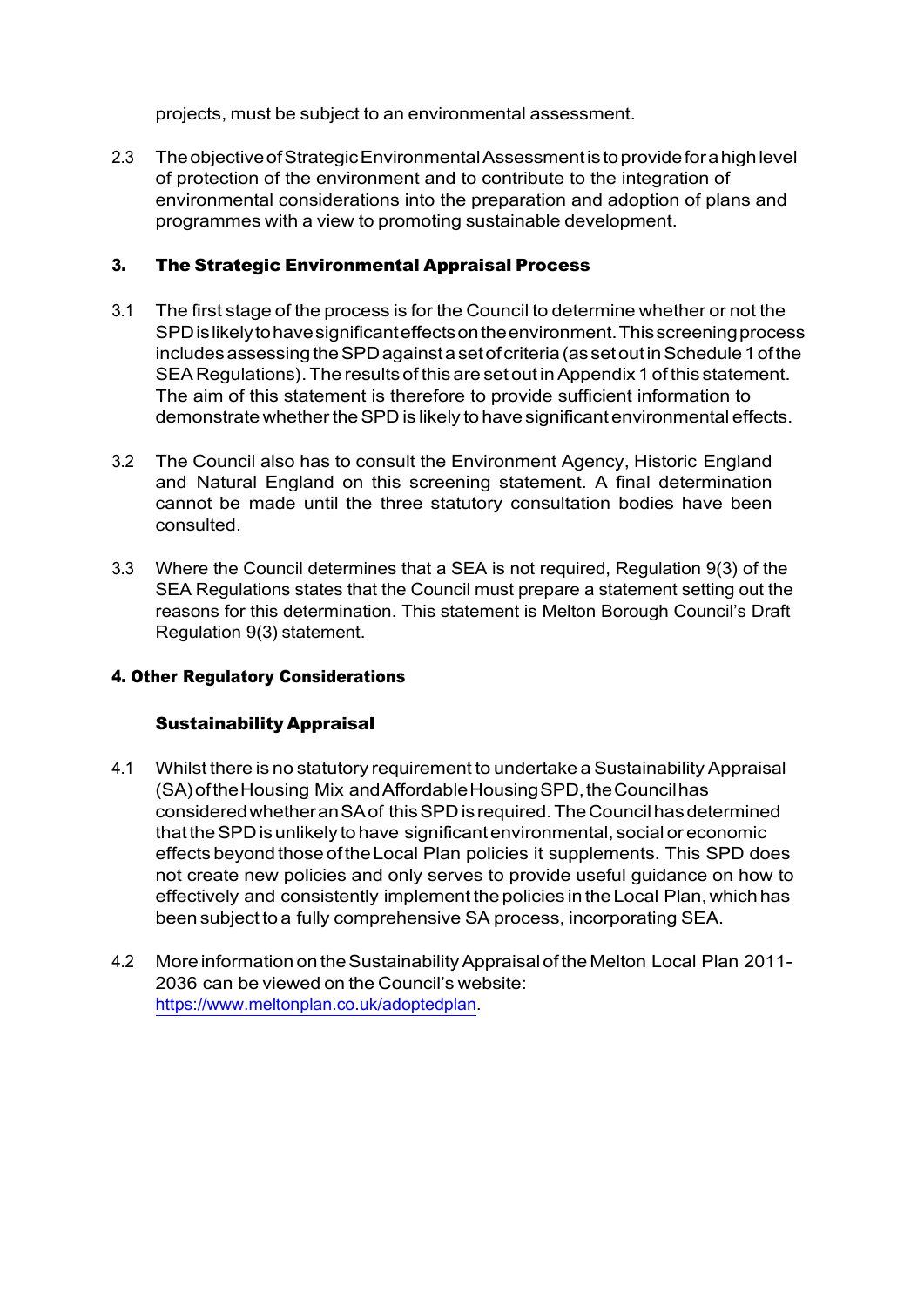#### Habitats Regulations Assessment

- 4.3 In addition to SEA and SA, the Council is required to consider Habitats Regulations Assessment (HRA). HRA is the process used to determine whether the plan or project would have significant adverse effects on the integrity of internationally designated site of nature conservation importance, known as European sites. The need for a HRA is set out within the Conservation of Habitats and Species Regulations 2010, which transposed EC Habitats Directive 92/43/EEC into UK law.
- 4.4 As with the SA, the Local Plan was also subject to a comprehensive HRA. The HRA screened out the housing policies at an early stage, concluding that they were unlikely to have a significant effect on the integrity of European Sites. As the purpose of this SPD is to expand upon these policies, the Council has determined that a HRA is notrequired.
- 4.5 More information on the Habitats Regulations Assessment of the Melton Local Plan 2011-2036 can be viewed on the Council's website: <https://www.meltonplan.co.uk/evidencebase> and <https://www.meltonplan.co.uk/mods>

#### 5. Conclusion

5.1 On the basis of the screening process, it is the Council's opinion that the Housing Mix and Affordable Housing SPD does not require a Strategic Environmental Assessment or Sustainability Appraisal. This is because there will be no significant environmental, social or economic effects arising from its implementation, as it seeks only to expand upon and provideguidance forthe effective and consistent implementation of Melton Local Plan policies.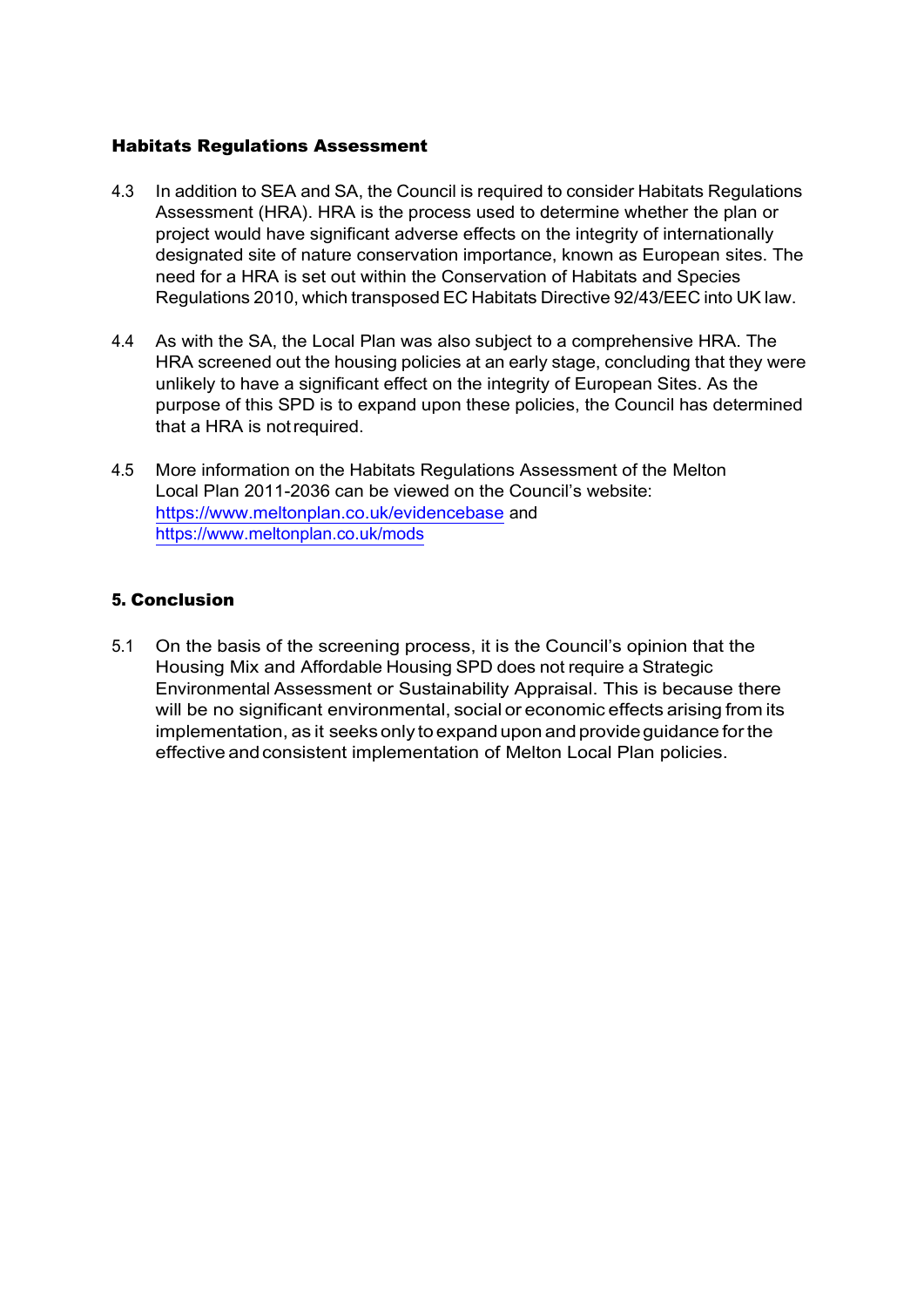## Appendix 1

## SEA Screening of the Housing Mix and Affordable Housing SPD:

#### Figure 1: Application of the SEA Directive to plans and programmes guide



A Practical Guide to the Strategic Environmental Assessment Directive, ODPM 2005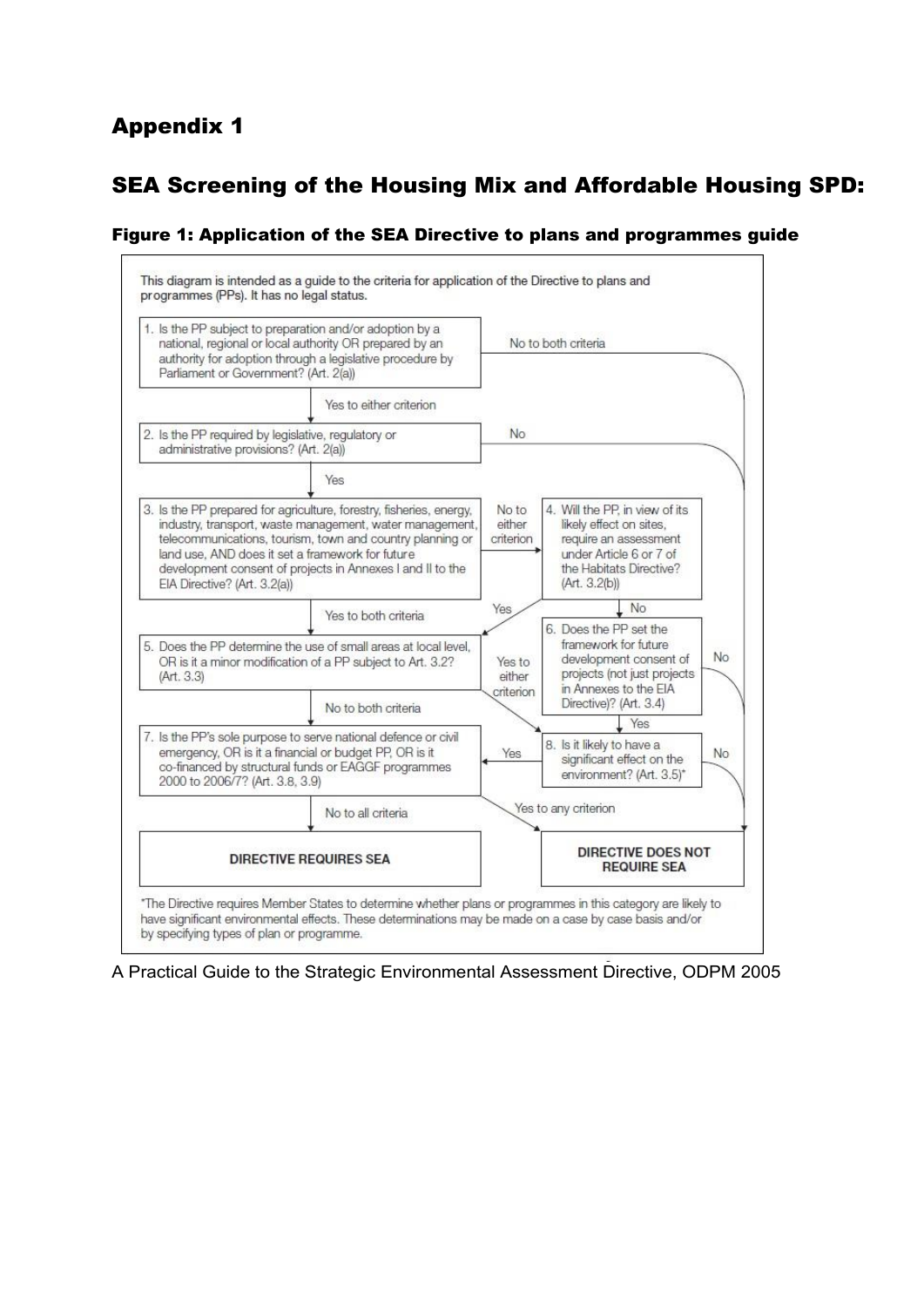| <b>Stage</b>                                                                                                                                                                                                                                                                                                                                           | Yes/No                                                                        | <b>Assessment</b>                                                                                                                                                                                                                       |
|--------------------------------------------------------------------------------------------------------------------------------------------------------------------------------------------------------------------------------------------------------------------------------------------------------------------------------------------------------|-------------------------------------------------------------------------------|-----------------------------------------------------------------------------------------------------------------------------------------------------------------------------------------------------------------------------------------|
| 1. Is the PP (plan or programme)<br>subject to preparation and/or<br>adoption by a national, regional or<br>local authority OR prepared by an<br>authority for adoption through a<br>legislative procedure by Parliament or<br>Government? (Art. 2(a))                                                                                                 | Yes to<br>either<br>criterion:<br>proceed<br>to<br>question<br>$\overline{2}$ | The SPD has been prepared by<br>Melton Borough Council to<br>provide more detail relating to<br>affordable housing and housing<br>mix policies contained in the<br>Melton Local Plan 2011-2036.                                         |
| 2. Is the PP required by legislative,<br>regulatory or administrative<br>provisions? (Art. 2(a))                                                                                                                                                                                                                                                       | Yes:<br>proceed<br>to<br>question<br>3                                        | Once the SPD is adopted it will<br>become a material consideration<br>as part of the development plan<br>for the borough of Melton.                                                                                                     |
| 3. Is the PP prepared for agriculture,<br>forestry, fisheries, energy, industry,<br>transport, waste management, water<br>management, telecommunications,<br>tourism, town and country planning or<br>land use, AND does it set a framework<br>for future development consent of<br>projects in Annexes I and II to the EIA<br>Directive? (Art 3.2(a)) | Yes to<br>both<br>criterion:<br>proceed<br>to<br>question<br>5                | The SPD is prepared for town and<br>country planning and land use<br>AND it sets the framework for<br>future development which may<br>require an Environmental Impact<br>Assessment.                                                    |
| 5. Does the PP determine the use of<br>small areas at local level, OR is it a<br>minor modification of a PP subject to<br>Art. 3.2? (Art. 3.3)                                                                                                                                                                                                         | Yes to<br>first<br>criterion:<br>proceed<br>to<br>question<br>8               | The SPD supplements the Local<br>Plan policies on affordable<br>housing and housing mix which<br>define the type and mix of<br>dwellings on development sites,<br>which may in turn determine the<br>other types of land uses provided. |
| 8. Is it likely to have a significant effect<br>on the environment? (Art. 3.5)                                                                                                                                                                                                                                                                         | <b>No</b>                                                                     | Directive does not require SEA.                                                                                                                                                                                                         |

### Table 1: Establishing whether there is a need for SEA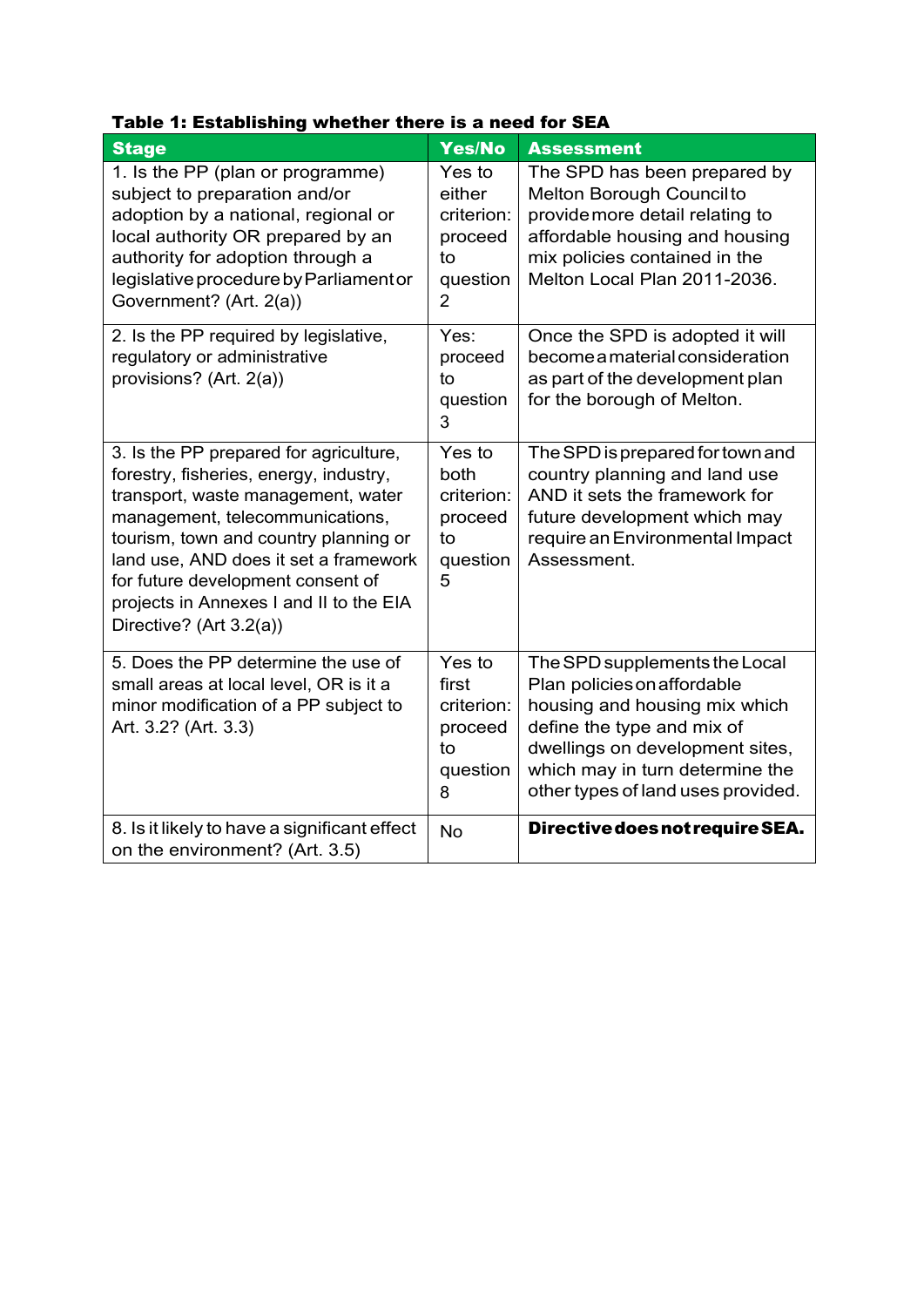| <b>SEA Directive Criteria</b>                                                                                                                                                                                       | <b>Potential effects of the SPD</b>                                                                                                                                                                                                                                                                                                                                                                           |  |
|---------------------------------------------------------------------------------------------------------------------------------------------------------------------------------------------------------------------|---------------------------------------------------------------------------------------------------------------------------------------------------------------------------------------------------------------------------------------------------------------------------------------------------------------------------------------------------------------------------------------------------------------|--|
| <b>(Schedule 1 of the Environmental</b><br><b>Assessment of Plans and Programmes</b>                                                                                                                                |                                                                                                                                                                                                                                                                                                                                                                                                               |  |
| <b>Regulations 2004)</b>                                                                                                                                                                                            |                                                                                                                                                                                                                                                                                                                                                                                                               |  |
| 1. Characteristic of the SPD having particular regard to:                                                                                                                                                           |                                                                                                                                                                                                                                                                                                                                                                                                               |  |
| (a) the degree to which the plan or<br>programme sets a framework for projects<br>and other activities, either with regard to<br>the location, nature, size and operating<br>conditions or by allocating resources; | The SPD provides more detail on the<br>policies and principles established in the<br>Melton Local Plan 2011-2036, which has<br>been subject to comprehensive SA<br>incorporating SEA. The purpose of the SPD<br>is to provide guidance on the effective and<br>consistent implementation of the relevant<br>housing policies.                                                                                 |  |
| (b) the degree to which the plan or<br>programme influences other plans and<br>programmes including those in a<br>hierarchy;                                                                                        | The purpose of the SPD is to supplement<br>the Local Plan policies and sits below the<br>Local Plan in terms of the Development<br>Plan hierarchy. It will influence the<br>preparation of masterplans relating to<br>strategic scale or significant<br>Developments.                                                                                                                                         |  |
| (c) the relevance of the plan or<br>programme for the integration of<br>environmental considerations in particular<br>with a view to promoting sustainable<br>development;                                          | The SPD is highly relevant in terms of<br>promoting sustainable development as it<br>seeks to ensure the effective and<br>consistent implementation of housing<br>policies, the aim of which is to provide a<br>range of housing options to meet the<br>needs of the different communities in the<br>Melton Borough.                                                                                          |  |
| (d) environmental problems relevant to<br>the plan or programme; and                                                                                                                                                | There are no environmental problems<br>relevant to the SPD. The SA of the<br>Melton Local Plan 2011-2036 identified<br>a number of issues relating to housing<br>affordability, which the housing policies<br>seek to address. This SPD will therefore<br>result in social and economic benefits<br>through the effective and consistent<br>implementation of affordable housing<br>and housing mix policies. |  |
| (e) the relevance of the plan or<br>programme for the implementation of<br>Community legislation on the<br>environment (for example, plans and<br>programmes linked to waste management<br>or water protection).    | The purpose of the SPD is to provide<br>guidance on the effective and consistent<br>implementation of affordable housing<br>and housing mix policies. This is to<br>meet the Melton Local Plan's<br>objectives on housing.                                                                                                                                                                                    |  |